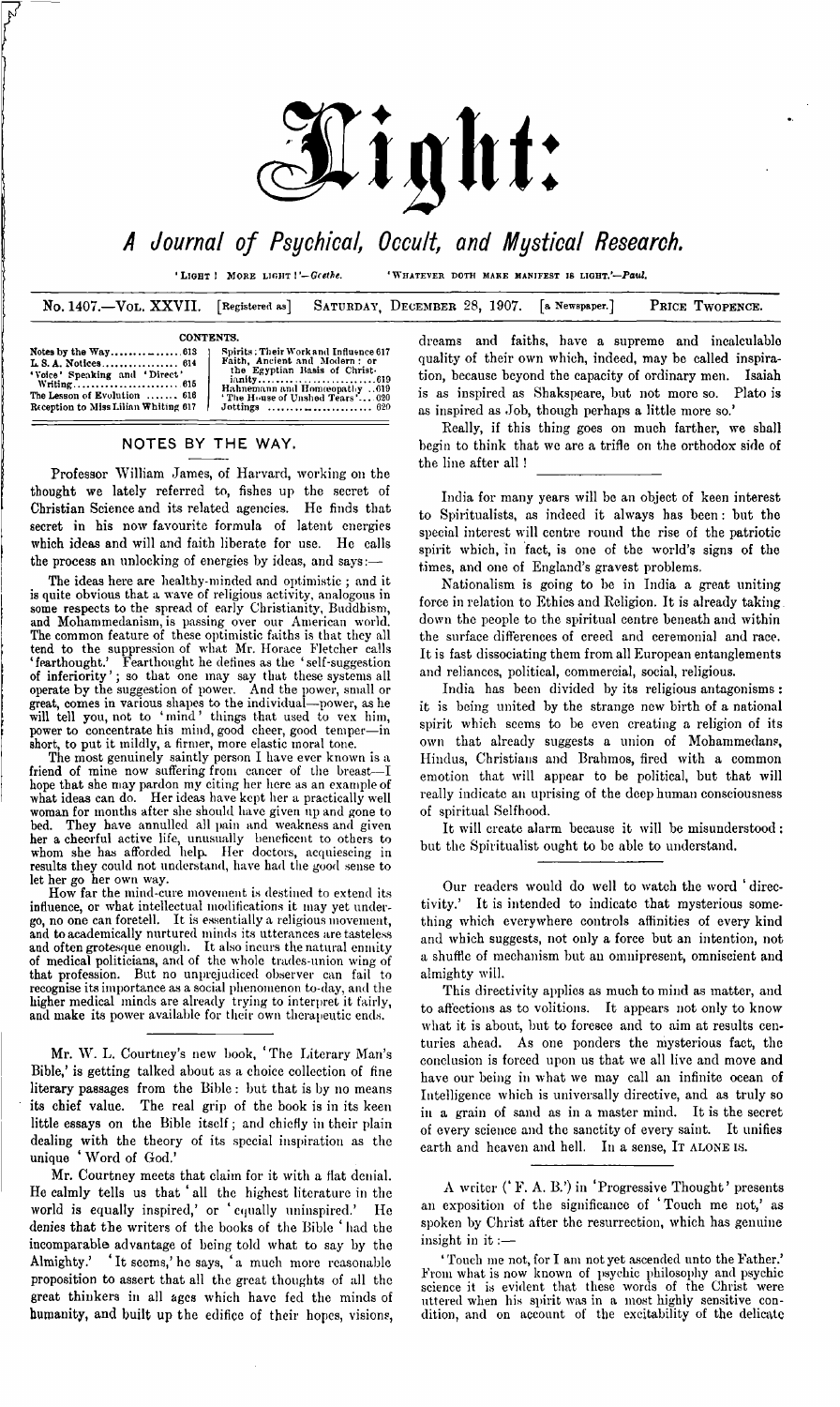vibrations these had not yet been able to gather unto themselves sufficient of the finer particles which go to build up spirit. And can we wonder at such a condition when we take into consideration what had just been passed through by tho greatest lover of humanity that the world has ever known ? Mental anguish, such as no man has experienced ; desertion, even by his own followers in the hour of his trial; and last, the terrible torture of death on the cross. To all this he submitted for the sake of the truth—that truth which has everbeen so far beyond the understanding of the average specimen of mankind. The weary, heartbroken Christ knew that the only means of gaining strength was actual contact with the source of divinity of which he himself was wholly a part. This was the condition after a great and terrible crisis, when the very thought of contact with a material hand would producea keen sensation of pain through the trembling waves of spirit, organisation, and thus those remarkable words were spoken.

Brother Joseph Taylor, of 'The Universal Institute,' somewhere in New Zealand we believe, has written a poem concerning Brother Peter, the keeper of the gate, and a certain heretic concerning whom I)r. Peebles said : ' Up there I shall be writing on the defensive when the celestial courts try him ! And. this shall be my plea : "Worthy of admission, for he belongs to the Divine Church of Humanity, having prayed in deeds of love. Let him in, Brother Peter ! " '

Here is the first half of the spirited little poem :-Let him in, for he is worthy, Having conquered sense and sin ; He hath wrought in love a lifetime; Brother Peter, let him in ! If in life is any merit, If there's praise for all who win, Let this brother into Heaven-Brother Peter, let him in ! Some would say man has no merit, Since his virtues all begin In God's mercy. Stuff and nonsense ! Brother Peter, let him in <sup>1</sup> God is merciful, yet righteous. Spite of earth's dogmatic din, As man soweth so he reapeth, Brother Peter, let him in ! And the same of Dr. Peebles, When he comes his crown to win ; I would say—The man is worthy, Brother Peter, let him in <sup>1</sup>

### THE WISH.

Should some great angel say to me to-morrow, 'Thou must retread thy path from the start, But God will grant, in pity, for thy sorrow Some one dear wish, the nearest to thy heart.'

This were my wish : from life's dim beginning Let be what has been ! wisdom planned the whole ;

My want, my woe, my error, and my sinning, All, all were needed lessons for my soul.

—Ella Wheeler Wilcox.

A circle for spiritual development is held at 98, Canbnryavenue, Kingston-on-Thames, every Sunday evening at 8.15, and one or two sitters, who can undertake to sit regularly, will be welcome. Interesting results have already been obtained.— THOS. BROWN.<br>
A COMMON error in regard to spirit people is constantly

A common error in regard to spirit people is constantly cropping up. A correspondent says that she fails to find in spirit messages ' the superior enlightenment or knowledge which those who have passed through the veil could be reasonably expected to have.' But why should we expect anything of the kind ? Death does not alter the character any more than sleep does. Removal to another country does not suddenly open the eyes of the emigrant. Mental, moral and spiritual growth are slow processes—not miraculous transformations. True, persons of superior enlightenment and knowledge exist on both sides of the veil, and when such persons here afford the right conditions they will attract spirit people of the same quality and degree of spiritual unfoldment. The difficulty is that those who seek for *spiritual* knowledge are so few, and spirit intercourse is so seldom desired for true enlightenment,

### LONDON SPIRITUALIST ALLIANCE, LTD.

A meeting of the Members and Associates of the Alliance will be held at the SALON OF THE ROYAL SOCIETY OF BRITISH Artists, Suffolk-street, Pall Mall East *(near the National Gallery),* on

THURSDAY EVENING, JANUARY 9th,

#### WHEN AN ADDRESS WILL BE GIVEN

by

# MR. A. W. ORR

**(President of the Manchester Psychical Research Society), ON**

<sup>4</sup> Evidence of Spirit Identity the Need of the Hour.'

## WITH ILLUSTRATIONS FROM PERSONAL EXPERIENCE.

The doors will be opened at 7 o'clock, and the Address will be commenced punctually at 7.30.

Admission by ticket only. Two tickets are sent to each Member, and one to each Associate, but both Members and Associates can have additional tickets for the use of friends on payment of Is. each. Applications for extra tickets, accompanied by remittance, should be addressed to Mr. E W. Wallis, Secretary to the London Spiritualist Alliance, 110, St. Martin's-lane, W.C.

Meetings will also be held in the SALON OF THE ROYAL Society of British Artists, Suffolk-street, Pall Mall East (near the National Gallery), on the following Thursday evenings :—

- Feb. 6.-MR. JAS. ROBERTSON, Hon. President of the Glasgow Association of Spiritualists, on ' Spiritualism and the Society for Psychical Research : A Review and a Criticism.'
- Feb. 20.—Rev. Gertrude von Petzold, M.A., on ' The Doctrine of Immortality, Historically and Philosophically Considered.'
- Mar. 5.-MR. ANGUS MCARTHUR and other Members will relate 'Interesting Personal Experiences.
- Mar. 19.—REV. JOHN OATES, on 'The Spiritual Teachings of the Poets—Wordsworth, Browning, and Shelley.'
- Apr. 2.—Miss Lilian Whiting (author of 'After her Death,' 'The World Beautiful,' &c.), on 'The Life Radiant.'
- Apr. 30.—Mr. James I. Wedgwood, on 'Auras, Halos, and the Occult Significance of Colours.'
- May 14.—Miss E. Katharine Bates (author of 'Seen and Unseen') will relate 'Interesting Psychical Experiences.'
- May 28.—Mr. George P. Young, President of the Spiritualists' National Union, on ' The Physical Phenomena of Mediumship in the Light of the Newer Chemistry.'

Afternoon Social Gatherings will be held at 110, St. Martin's-lane, W.C., on January 23rd and April 9th at three o'clock.

Gerald Massey, in ' Ancient Egypt the Light of World (p. 155), tells the following interesting story : ' When the Zulu King Cetewayo was in London he said to a friend of the present writer, "We believe in ghosts or spirits of the dead because we see them." But when asked whether the Zulus believed in God, he said they had not seen Him. For them the ghost demonstrates its own existence ; the god is but an inference, if necessary as a final explanation of phenomena. The ghost can be objectively manifested ; the deity must be ideally evolved. The Atnazulus say: "We worship those whom we have seen with our eyes, who lived and died among us. All we know is that the young and the aged die and the shade departs." They believe in ghosts because they see them. That is the universal testimony of all races, savage and civilised.' We agree with the Zulus ; ' civilised ' or not, we believe in our own experiences, whether objective or subjective, and to us also the spirits demonstrate their own existence,

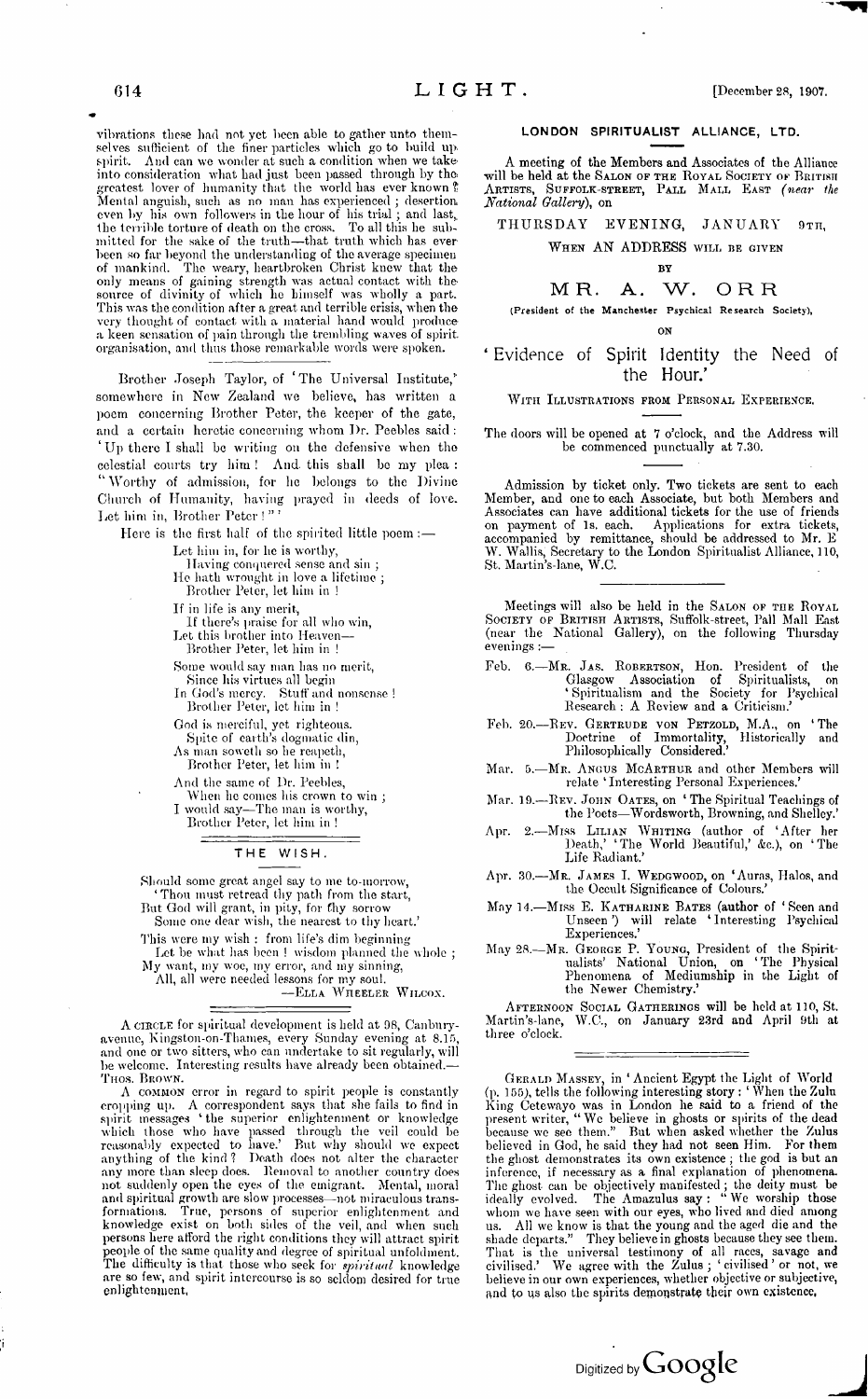## 'VOICE' SPEAKING AND 'DIRECT' WRITING.

### *(Continued from page 604.)*

Late in the afternoon of the remarkable day on which I had the two séances which I have already reported, I secured another sitting for trumpet speaking, with a different medium. The horn was placed on the floor in the middle of the room. The medium took the opposite side, and during the séance conversed with me in her natural voice, which was distinctly different from any of the voices in the horn. The voices were so clear and the answers so definite that I remarked to the medium, ' Isn't this good *<sup>1</sup> '*

' Yes ; you bring good conditions ; keep asking questions, it helps them.' There was no delay. In a minute a voice,

loud and distinct, said, ' Janies Aykroyd ; do you know me ? ' ' No. I have heard the name. You belong to the old English family, don't you?'

Yes. I am your great uncle.'

After some conversation about family property, the voice inquired :—

' How is your father ?'

\* He is not very well. He is a pretty old man now, you know.'

' Not very old ; eighty-one.'

' No, he is not eighty-one yet.'

' He is in his eighty-first year.'

' Yes? 'No, he isn't very well. His heart's action is poor ; his back bothers him also, and his kidneys ; and your mother's feet trouble her.'

es, that is all correct.'

' We know, we have been there and seen them.'

The physical condition of my father and mother was so accurately stated that there is little room left for doubting that the statement, 'We know, we have been there and seen them,' must have come from spirit intelligences.

D. J. Jones, a Chicago dentist, was next heard, and he continued, saying :—

' 1 have been attached to you for the past six months, trying to impress you with a new material for filling teeth. Gold and silver are nice and good, but I know something better and cheaper, and something for making plates, not rubber. Would you like to have it?'

' Yes, what is it ? '

' I can't give it to you through the horn, but think I can impress it upon the tablets of your brain.'

The interesting point to me as a psychic researcher, is the fact that he knew I was a dentist, and seemed to know that I wanted some other material for filling teeth ; especially have I become tired of gold as a filling material, and have been looking for something to take its place, better, cheaper, and easier to insert.

Following this message from the discarnate dentist, a voice said, ' Brother ; your brother.'

' Yes *j* what is your name ? '

' They call me Starlight or Starley here.'

My brother died in infancy before I was born, without being named.

Then I asked, ' What is your occupation ? '

'I study music and astronomy. You like astronomy, don't you?'

' Yes. What is your appearance <sup>1</sup> Do you look like me *<sup>1</sup> ' ' No ;* I resemble father more than I do you.'

' Are you tall or short *<sup>1</sup> '*

I am tall.'

'Well, then, you take after your mother's side of the house, as I do.'

' Yes ; but I look more like father than like you.'

Now I may add that I have since had a spirit photograph taken, and one of the faces of the picture (whom the spirits say is my brother) has a decided family resemblance. Everysay is my brother) has a decided family resemblance. one who has seen the picture says that this face, of which there are four on the card, looks like a member of our family.

What struck me most forcibly in this message were the words, ' You like astronomy,' for I have always been fond of reading astronomy. It is to me a fascinating study, but the study of psychic phenomena is more fascinating still.

Some other names of deceased friends were given : Elizabeth, ray wife's mother, and Mary Ann Hamilton, the maiden name of my grandmother on my mother's side.

A voice in the horn said : ' Grandfather Aykroyd.' 'Yes, pleased to hear from you, grandfather.'

'I should have looked after that property before I died.'

' Yes, I know that, grandfather.' ' Does your father speak of me often *<sup>1</sup> '*

'No, not often now. I have heard him speak of you.'

' Do you know Jane Aykroyd <sup>1</sup> '

'I have heard of her.

' She is here, and she is a very happy spirit.'

My mother has since told me who Jane was, and says she was a most excellent woman.

' Grandfather, will you tell me the cause of your death ? ' ' I had paralysis in my lower limbs for about three years, and when it reached my heart I died suddenly.'

This I considered an excellent proof of identity, for it was exactly correct. It seems to me a very remote possibility that anyone in this strange place could have known the cause of my grandfather's death, which took place in a foreign country

forty-five years before. The last to speak to me in the séance was my Uncle Andrew. He said, ' I let the others speak first for fear the forces would be used up. You know we have to take on a semi-physical state to speak. It is a great study.'

' Yes ; you know, Uncle, I wasinterested in thisstudy before

you died.' ' I know you were. I wasn't much. I thought it might be a delusion. We will not detain you. You have got to get

down to the station. We will all go home with you. Good-bye.' My uncle was never <sup>a</sup> man to push himself forward, and <sup>I</sup> My uncle was never a man to push himself forward, and I thought his consideration for others, in giving them prece-

dence, was quite like him. I have given a pretty full report of these séances, thinking it might be of interest to some who have never had the privilege of like experiences. The sceptic may say it was all trickery aud fraud, and the critic may see much that proves nothing ; but if they will consider all the facts and the circumstances, what conclusion can be arrived at other than the presence of discarnate beings ? The answers to my questions were as clear as the noon-day sun, without a trace of fog in them. My experiences go to show that when we have fog in psychic phenomena, it is always in the medium's brain.

When spirits write on slates or speak through a trumpet, and not through the organism of a medium, they are as bright as they were in earth life, and sometimes apparently a good deal cleverer. I consider trumpet speaking the most satisfactory phase of mediumship yet developed. If the scientists who are trying to prove ' life after death ' could engage the services of good trumpet mediums, their task would be easy and sure of accomplishment.

Mr. Aykroyd's experiences are interesting as evidences of spirit identity. Although the ' superior person ' may fail to find in them indications of the intelligence and enlightenment which he thinks he has a right to expect in messages from the other side, and may therefore regard the conversations as ' trivial and commonplace,' that is beside the mark. Mr. Aykroyd did not seek for exceptional, philosophical or highly cultured dissertations, but he got what he wanted, viz., messages from his own folk, and it is the very *naturalness* of their conversations with him that satisfies him that they really spoke, and wrote, to him.

THE divining rod was recently used, with success, at Broomfield, near Chelmsford, where water has been badly needed for some years for cleaning the parish church. According to the ' Morning Leader,' Mr. J. Tunbridge, the parish clerk, proffered his services as a water finder. He used a hazel twig and, stopping on a piece of ground recently added to the churchyard, he declared that water would be found there. A well was sunk, and a short distance below the surface a splendid spring was tapped.

In his book on 'Ancient Egypt the Light of the World' Mr. Gerald Massey refers to Herbert Spencer, who, in his ' Data of Sociology,' says : ' Negroes who, when suffering, go to the woods and cry for help to the spirits of dead relatives, show by these acts the grovelling nature of the race.' Mr. Massey rejoins : ' Whether the spirits are thought to be a reality or not, this appears one of the most natural and touching human acts, aspiring rather than grovelling, especially as the relative addressed is commonly the mother. But is it grovelling to cling to the loved and lost--to turn for comfort to the dear ones gone, and seek a little solace, if only in the memory that leaned and rested on them in the solitude of their suffering ? Such actions are but the primitive exhibition of our Modern Spiritualism in its simple childhood, and they have for us something of the tender and touching charm of infancy.' People in trouble do not lly to the unreal, and the prevalence of the custom speaks forcibly for the genuineness of the belief that the spirits can hear and comfort, if they can do no more.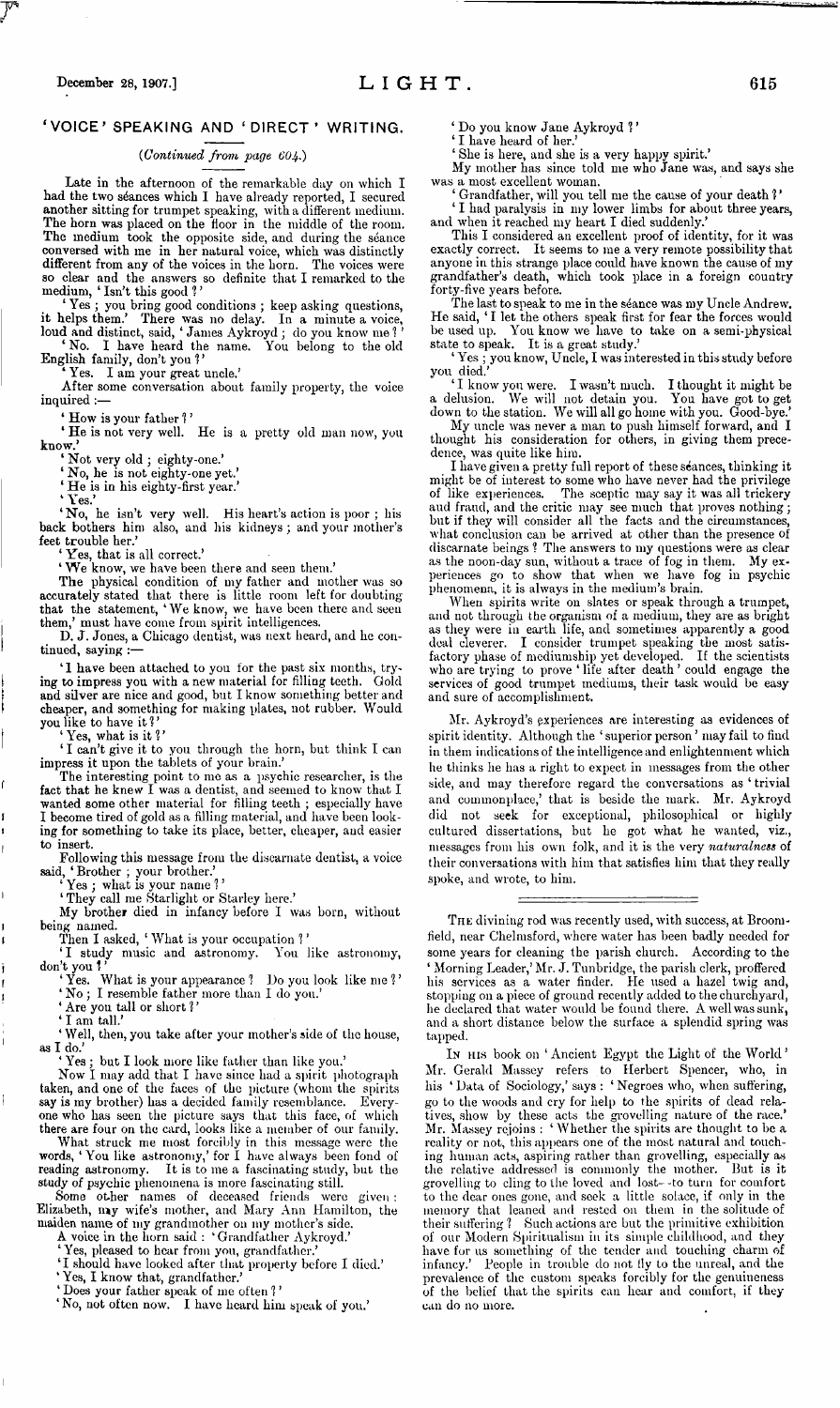## *OFFICE OF 'LIGHT,' 110, ST. MARTIN'S LANE, LONDON, W.C.*

*SATURDAY, DECEMBER 2Sth, 1907.*

EDITOR................................................ E. DAWSON ROGERS. *Assistant Editors ... E. W. WALLIS and J. B. SHIPLEY.*

# Light ;

# **A Journal of Psychical, Occult, and Mystical Research.**

Price Twopence Weekly.

- COMMUNICATIONS intended to be printed should be addressed to the Editor, Office of ' Light,' 110, St. Martin's-lane, London, W.C. Business communications should in all cases be addressed to Mr. E. W. WALLIS, Office of 'LIGHT' and not to the Editor. Cheques and Postal Orders should be made payable to Mr. E. W. Wallis, and should invariably be crossed  $\longleftarrow$  & Co.
- SUBSCRIPTION RATES.— 'LIGHT' may be had free by post on the following terms :—Twelve months, 10s. 10d. ; six months, 5s. 5d. Payments to be made in advance. To United States, 2dol. 70c. To France, Italy, &c., 13 francs 86
- Wholesale Agents: MESSRS. SIMPKIN, MARSHALL, HAMILTON, KENT, AND CO., LTD., 23, Paternoster-row, London, E.C., and 'LIGHT' can be ordered through all Newsagents and Booksellers.
- APPLICATIONS by Members and Associates of the London Spirit-<br>ualist Alliance, Ltd., for the loan of books from the Alliance<br>Library should be addressed to the Librarian, Mr. B. D. Godfrey,<br>Office of the Alliance, 110, St.

## THE LESSON OF EVOLUTION.

'The R. P. A. Annual' (formerly 'The Agnostic Annual') for 1908 presents an attractive group of contributors, but their papers are, on the whole, meagre, though interesting as passing thoughts. There are a few exceptions, notably an argument by Mr. Joseph McCabe, on 'The Lesson of Evolution.' It speaks for many, but, if they will forgive us for saying so, the argument has a broken back, and is otherwise damaged, though the broken back, as Mercutio said, 'is enough' and ''twill serve.'

Mr. McCabe's one anxiety, in this Paper, is to get rid of God, so he starts forthwith, in the old style and with the old bludgeon, to drive God out of His Universe, as too cruel for anything, as, in fact, au impossible originator of the devilry of Evolution. Within less than three pages he undertakes to dissipate Deity with execration, as responsible for Evolution, and then, in a page and a half, he brings back Evolution garlanded and crowned with 'a roseate glow of hope.' It is really entertaining to watch the process.

It begins with the beating of drums in honour of Science with its wonderful 'extension to the law of Evolution.' ' Slowly, Science has put together an epic of world-development of the vastest conceivable proportions.' 0 wonderful Science <sup>1</sup> Then Science is dismissed round the corner, and the drums are silent, and God is introduced. Poor God! The glorious 'epie of world development' is now a ghastly tragedy, and the God who is responsible for it is denounced. ' If there is anything grand at all about the process of organic creation, the ascent of life-forms from the microbe to the man, it is the grandeur of the most colossal tragedy that ever entered the human brain.' For, 'at least one hundred million years' 'the story of life has been a story of pain and cruelty of the most ghastly description.' 'A supreme power with any tincture of mercy must have shrunk from so repellent a procedure ' as the evolution of the higher animals in the way we know.

Mr. McCabe 'protests too much.' In the first place, a good deal of which he complains was apparently, we might say obviously, inevitable as the only way : and a good deal more of it is presented as though Mr. McCabe's sensations

The first contract of the contract of the contract of the contract of the contract of the contract of the contract of

and standards of comfort apply to beetles and butterflies, field mice and herrings, savages and soldiers. That sum is all wrong. Men of Mr. McCabe's kindly and cultivated nature, men like John Stuart Mill, call that 'ghastly' which, on the plane upon which it occurs, may have very little painful significance. Besides, if we are to go at all into such dubious computations, it is surely fair to try for a balance-sheet: and, if we do that, the balance will turn out to be enormously in favour of universal happiness, even when we think of herrings.

Mr. McCabe makes the perilous suggestion that, given a God, He might just as well have 'started the whole drama at a pitch of perfect civilisation.' Might He, really ? Perhaps He might have saved all the sorrows of the schoolroom by starting babies at a pitch of perfect education. No, Mr. McCabe, it won't do, and evolution as we know it is not ' unintelligible,' even if we infer some Mind adequate to it.

At this point, when God is dismissed, we hear the drums again, and Science returns, and Mr. McCabe smiles as he recites to us 'the supreme lesson of Evolution.' ' Fling aside ' God, and all that is wrong becomes right. The ghastly tragedy becomes a triumphal march. a frankly naturalistic view of the evolutionary process. Then the general outline of the world pierces gently through the mists, and the way of man becomes clear. Mysteries remain—how this species was evolved from that species, and so on ; mere technical details for the zoologist —but the great plan is clear enough, and the practical outcome luminously clear. There comes over the theatre of human life a roseate glow of hope that no theology ever cast on it.'

So then, it is now 'a roseate glow of hope ' that is over the 'ghastly' scene: and even Evolution, whose horrid conditions had just been execrated, is now blessed. There is no vision of poet or prophet, however lofty and remote, that the race may not confidently hope to realise —on the theory of Evolution.' 'The whole race, slowly gathering to a common consciousness, is in the position of the adventurous young man embarking on a career.'

But why should the bell toll if we postulate a Power and a Purpose that evolved the 'common consciousness' of a human race from a million jungles, and that produced this 'adventurous young man'? Why should the 'roseate' glow of hope' lose its colour if God has led up to it? Why should ' the vision of poet or prophet' be blurred and discredited if the Great Artist suggested it?

'Science,' says Mr. McCabe, 'has given a reality to the dream of a Golden Age ; but it lies in the future, not in the past.' Granted, but why 'Science'? If the Golden Age is coming, why may not God have the credit of it? Why only debit Him with the price ? Why curse Him for the process, and shut the eyes to the product? 'There was a time,' says Mr. McCabe, ' when people stood in disgust before the form of the gibbering ape, because they were told that man was once like it. It was an extraordinary aberration of sentiment. To the informed social student, the ape is the symbol of hope. It reminds him of the advance made and the advance possible.' But we thought Mr. McCabe resented the process of advance, and that he wanted the human race turned out as from an infallible watch factory, with every watch warranted to go correctly for, say, threescore years and ten. Why does the spectacle of the ape and the man inspire with hope with Science as showman, and with horror if a Lord of Evolution is behind it ?

No; it is too palpable : Mr. McCabe was only in hot haste to get rid of God ; and in such haste that he forgot to be even passably consistent.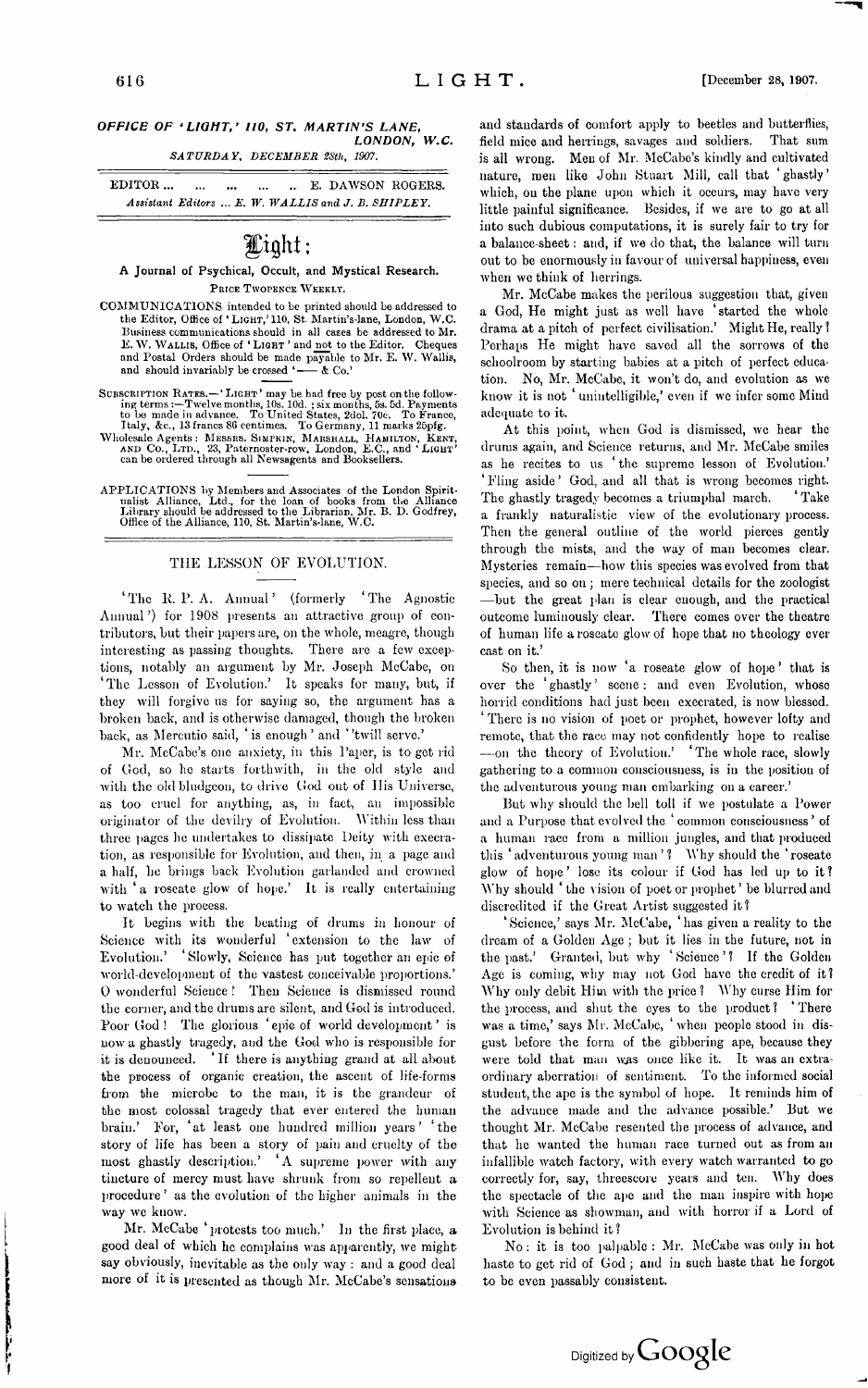### RECEPTION TO MISS LILIAN WHITING.

There was a large gathering of Members and Associates of the London Spiritualist Alliance at 110, St. Martin's-lane, W.C., on Monday, December 16th, at a reception held in honour of Miss Lilian Whiting, who was passing through London on her way to Paris.

Mr. H. Withall, who presided, briefly introduced the lady, who, he said, was already well known to Spiritualists by her writings.

Miss Whiting said she had intended to remain in London all the winter, but the brief days and the fogs had compelled her to leave, though she hoped to return early next year. She had been asked to relate some of her experiences with Mrs. Piper, which were certainly very remarkable, though they were not so recent as others which had been published. She, however, with others, had been instrumental in 'discovering' Mrs. Piper, so to speak. In the summer of 1896 a personal friend of the speaker's, Miss Kate Field, passed over, butshe could say that the acquaintanceship and friendship had been more real since she had passed over than before. When Miss Field died (in May, 1896), the speaker was in Paris, but returned home in the following August, fully intending to go on to Honolulu, where Miss Field had died, almost immediately. There was less than nothing to go there for ; it was even unwise, but she was determined to proceed, and told her Boston friends that she would go. However, two days before the time fixed for her departure, while sitting alone in her room, she became conscious of Miss Field's presence. Although she could not see her, yet she could have laid her hand on the place where Miss Field was standing, and she heard her say, in the interior way with which many present would be familiar: ' Lilian, stay where you are ; all you want will come to you here.' The next morning she told the hotel manager that she had decided not to proceed to Honolulu, although, not wishing to be considered a lunatic, she did not say *why* she had changed her mind.

' A most wonderful thing then happened,' said Miss Whiting, and she went on to describe what was certainly a remarkable train of circumstances by which she was brought into close touch, in America, with the very four people she was going out to Honolulu to see in order to gather information with regard to her friend Miss Field. Miss Whiting then gave particulars of a sitting she had with a psychic, Mrs. Ford, when Miss Field came and said : ' Lilian, writing is my way of doing business. Go to a writing medium, when I shall have plenty to say to you.' At that time automatic writing was almost unknown, and Miss Whiting did not know where to go. When Mrs. Piper returned home, she (Miss Whiting) was introduced to her by Dr. Hodgson. On the way to the appointment Dr. Hodgson said : ' I suppose you know Mrs. Piper has developed automatic writing *<sup>1</sup> '* Miss Whiting said that the information, which was news to her, went through her like an electric current, and she thought, ' Here, then, is the writing medium Kate Field told me to go to!' At the first sitting she received communications from Miss Field, who stated her reasons for drafting her will in the way she did, and gave particulars of which she (Miss Whiting) was then ignorant, but which turned out to be exactly as stated. On one occasion Miss Field sent her this message : 'You all seem to us just as deaf and dumb and blind people do to you. We speak to you, but you do not hear us, and we stand by you but you do not see us.' On one occasion Miss Whiting asked the question : ' What is the difference between the world in which you live and the world in which we live ?' The answer was : ' Not so much difference as between the New England of three hundred years ago and the New England of to-day.'

Continuing, the speaker narrated several tests which she had made in conjunction with Dr. Hodgson as to whether friends across the border can hear conversations on this side and see what is being done. The tests were partially successful, and they came to the conclusion that the spirit friends could always distinguish colours, as in the case of flowers, but not always the forms. The tests as to letter writing were, however, quite successful, and Miss Whiting proved that her friend could read correspondence written specially for her.

After quoting the words, ' What would this life be if it had not eternal relations?' Miss Whiting said that these eternal relations seemed to her, at any rate, in no sense phenomenal, but simply a part of daily experience, something that helps us to live this life better while we are in it, developing and ennobling us. Personally she belonged to the Church of England and loved it with all her heart, but she was always wondering what religion, apart from Spiritualism, could possibly be. In conclusion, Miss Whiting gave several instances of a more or less personal bearing, but which, she considered, established beyond doubt that she had received messages from Robert Browning.

Mr. F. W. Thurstan urged the cultivation of what Miss Whiting had called the inward companionship, endeavouring, by the training of the psychic faculties, to retain fellowship with those who had passed beyond.

Mr. E. W. Wallis, in thanking Miss Whiting on behalf of all present for her interesting address and valued experiences, agreed with what had been said with reference to the development of the inner companionship, but pointed out that evidence of spirit identity was also necessary to convince the outside public of the truth that spirit people produced the manifestations.

## SPIRITS: THEIR WORK AND INFLUENCE.

The following abstract of a trance Address, which was delivered by Miss Florence Morse at the Rooms of the London Spiritualist Alliance during her recent visit to London, has been kindly furnished by a gentleman who took shorthand notes for his own use.

Miss Morse said, speaking under spirit influence: We wonder how much ordinary individuals believe Milton's saying that 'millions of spiritual creatures walk the earth unseen, both when we wake and when we sleep'; *we* know it to be true. Spirits cannot mingle with you in your offices or your homes without influencing you in some measure. You should recognise the spiritual side as being the natural world, the spirit as the causative and eternal ; that man dwells in a world of illusions and that the spiritual is the only permanent part of man—the identity which sums up at any given moment everything that he has ever done or thought.

If you wish to visit a friend you do not think it a great ordeal to travel to him, nor do you adopt a strange attitude of mind or artificiality of thought and feeling, but you look forward to the meeting with gladness, anticipating a good time both socially and intellectually. Yet many persons have such strange views concerning the so-called dead that they dread their coming and fear their companionship. This would not be their attitude if they realised that the spirits are still people—men, women and children—leading natural human lives, remembering them and frequently beside them in business and in the home circle—so much so, in fact, that they are indeed encompassed about by a cloud of witnesses, unchanged in any manner by the fact of death.

Let us consider spirit influences from this point of view and we shall see that they are not necessarily spiritual influences. A person with thoughts of harm and malice might exert influence upon another, and while it would be spirit influence, it could not be called spiritual.

The spirit is power, organised and conscious, which power can be employed with intent for good or ill. Death does not affect or change the moral character, and persons of every nature, thought, and sort have passed away, so that in the life after death there are hosts of spirits of every condition. From this it will be seen that spirit influences may be from low and degraded individuals, or from highly spiritual, illuminated, loving beings, or from those of any sphere between these extremes. Progress in spirit life, as on earth, depends upon the desire and the discipline of pain and experience.

There are many persons who are unaware of *any* spirit influence. An individual may act on the impulse of the moment and cannot afterwards understand why he was so unwise. His friends exclaim, ' Why, he was the last person in the world to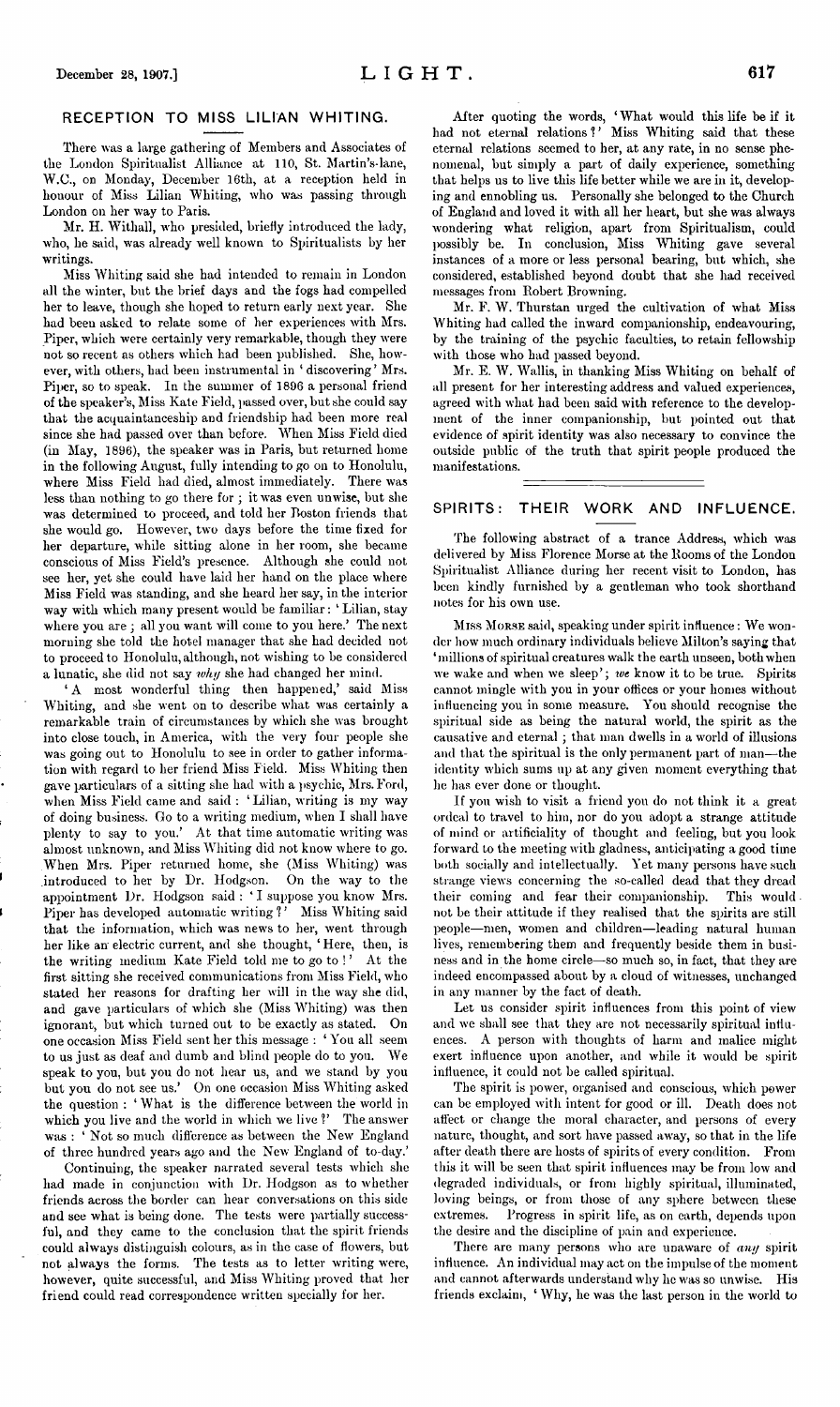do so and so,' without a thought of the possibility of any spirit influence being exerted upon him, although such is often the case. We are behind the scenes, so to speak, and see more than you do.

There are, however, many spirits who can truly say that they knocked at the door and it was not opened to them ; in vain they tried to enter. Indeed, it is one of the bitterest experiences of the loving heart to stand beside the loved ones who are over-burdened with grief, and yet be unable to speak a word of comfort, or to assuage the flood of tears or sorrow. Spiritualism will enable mourners to accept death as natural, and prove to them that the dead, so-called, are not far away, but are often near, and consciously seeking to give them comfort.

There are more people swayed by spirit influences than just those who are aware of the fact, and there are often determining influences upon our side which cannot be escaped. If you enter a room wherein the air is poisoned or tainted you are affected by it and suffer, but you are not responsible for the bad air *; so* you are environed by spirit influences, the world is bathed in an atmosphere of thought, which constitutes a source of general inspiration. You sometimes notice how two men who are investigating a matter at different places, independently of each other, simultaneously arrive at the same conclusion : the fact is that they are both touched, influenced by, or receptive to the same thought which may be said to be 'in the air.' There is also direct or personal inspiration from one mind to another. Thus there is general and personal inspiration.

We often hear of obsession ; respectable persons suddenly go wrong, and the cry is raised that it is the work of demons, dec. Sensitives receive influence from the minds of those on the spirit side, as well as from those in the world. Those spirits who are not high-principled and who see an opening for the realisation of their unprincipled ideas use this means to gratify their desires, through others, and by that very gratification bind themselves to the conditions which constitute their hells. The law of association applies to our side equally as truly as to yours ; like attracts like, and the quality of the influence from the spirits depends on the degree of desire and response on your side; hence, unless you act or think so as to render yourself subservient to evil influences there is no danger. Many ignorant persons unwisely seek spirit influences under the belief that all evil ones are in hell, and that, therefore, only good spirits can come to them; but spirit influences may be harmful as well as helpful, and ignorance renders the ignorant and the unwise liable to consequences which may be painful.

To all who inquire we would say, endeavour to attain a calm, intellectual, spiritual integrity of purpose, a self-contained poise, and pray for power to become wise. Spiritual influence implies purity, love, harmony, goodness, and virtue; and trustfulness recognises the operation of true law, so that great good may result, as pure minds will attract like-minded spirits and gain strength and blessing. The dangers of spirit intercourse are the same as those of the everyday life of ignorant persons ; knowledge comes through experience only, therefore it is best to make haste slowly, to get knowledge studiously, and to test every inch of the road as you go on before you rely upon it.

Do not entertain thoughts of fear or feelings of dread of the people of the other world. All human beings are not *either* embryo devils or angels, for the majority are passably good, and when really known are found to be rather better than was imagined. As no person is absolutely positive, everyone can be influenced to some extent, whether by an individual or by many.

As regards the work of spirit people, the speaker said : Picture to yourselves hosts of spirits interested in persons in the world, labouring for reforms, whether in political or social matters, religious revivals, or in any other way for the good of humanity ; for such spirits are all around. When they leave the body they do not drift off and become cut off from the world, with no further work to do, no further use for all their knowledge, no further field for their abilities, no further

recollection of their loved ones or past labours; but the spirit on passing through the death change experiences a wonderful sense of freedom, and his first impulse is, ' Oh, if only I could make those I have left behind feel this !

There is no one, wherever he may be, who is seeking for goodness and truth in all honesty of purpose who is not directly associated with the spirits and helped by their influence. Writers, for their reputation, orators, preachers, inventors, actors, for their renown, are really indebted to the influences poured on them, but they have, and are entitled to, every credit, as the results are the direct consequences of their own labour and attitude of mind, which become the dominant factors of the inspiration which aids them. We on our side are content to ensphere those whom we can affect, even though they do not comprehend, and in this way we can be of use in work to bless the world.

Some sensitive individuals on earth are selected to act as spirit intermediaries, and my medium, who is now before you, is surrounded by my colleagues, in company with myself, that she may voice truths to mankind, and some of us are always in attendance to so influence her life and surroundings that we may employ her power to the utmost and develop her personality to give us greater scope in this work. The influence exerted by us is similar to what you understand by hypnotism or mesmerism. Our medium, while giving voice to our message, is in a state of unconsciousness ; many mediums are not.

There is no danger in submitting the self to spiritual control, the individuality is, as a matter of fact, rather strengthened than weakened if the sensitive is so well balanced as to keep his own personal identity at all other times and the spirits do not dominate his life out of season. There is danger to the sensitive if the spirit entirely dominates his life; as there is in every case when one seeking power infringes the rights of another by dominating his individuality.

Affection can be a grand aid or a deplorable hindrance, according as it is wisely or unwisely used. We find obsession existing sometimes through misunderstood influences from those who act from motives of affection. Take the case of a mother who is deeply attached to her children ; she has thought for them and acted for them in every way ; her whole being has been wrapped up in them, and they have, therefore, rather been part of her individuality than formed separate ones of their own ; she passes over, and drawing near to them tries to make her presence known. She finds one of them is more responsive than the rest, and, in her delight, enters into and dominates that child's life to such a degree that the child practically becomes the mother, and is not herself at all; the rest see that something is wrong, but do not understand the case, while the spirit mother has not sufficient knowledge to see that, although she is acting with the best of good intentions, she is producing effects which are distressing to her children and friends, who imagine that the child is mad or obsessed; their fears react on the mother, and from her to the daughter again, so that great harm results to both, where a little knowledge and caution would have led to happy results.

Therefore it is necessary that all should learn the lesson and study the law of spiritual association, cultivate selfreliance, discountenance all but *intelligent* and *rational* surrender to spirit influence. Spirits who exert their influence reasonably should be welcomed, but no spirit should be regarded as an infallible authority.

Responsibility rests on the sensitive, as no uncongenial spirit can break in or forcibly control so long as the medium is honest and self-possessed, unless by his own attitude of indiscriminate desire and response he opens the way.

On the whole, the judgments of the world are fairly accurate, as the spirit usually rings true ; the difficulty is that the world judges from the actions or from what is seen ; whereas we judge from the intentions and motives. In the long run character tells. Help others, but beware lest you carry them ; show them how to act, but do not act for them. Remember that we claim no authority other than that of truth, and this can only appeal to you in so far as it commends itself to your own minds.

Digitized by **GOOQle**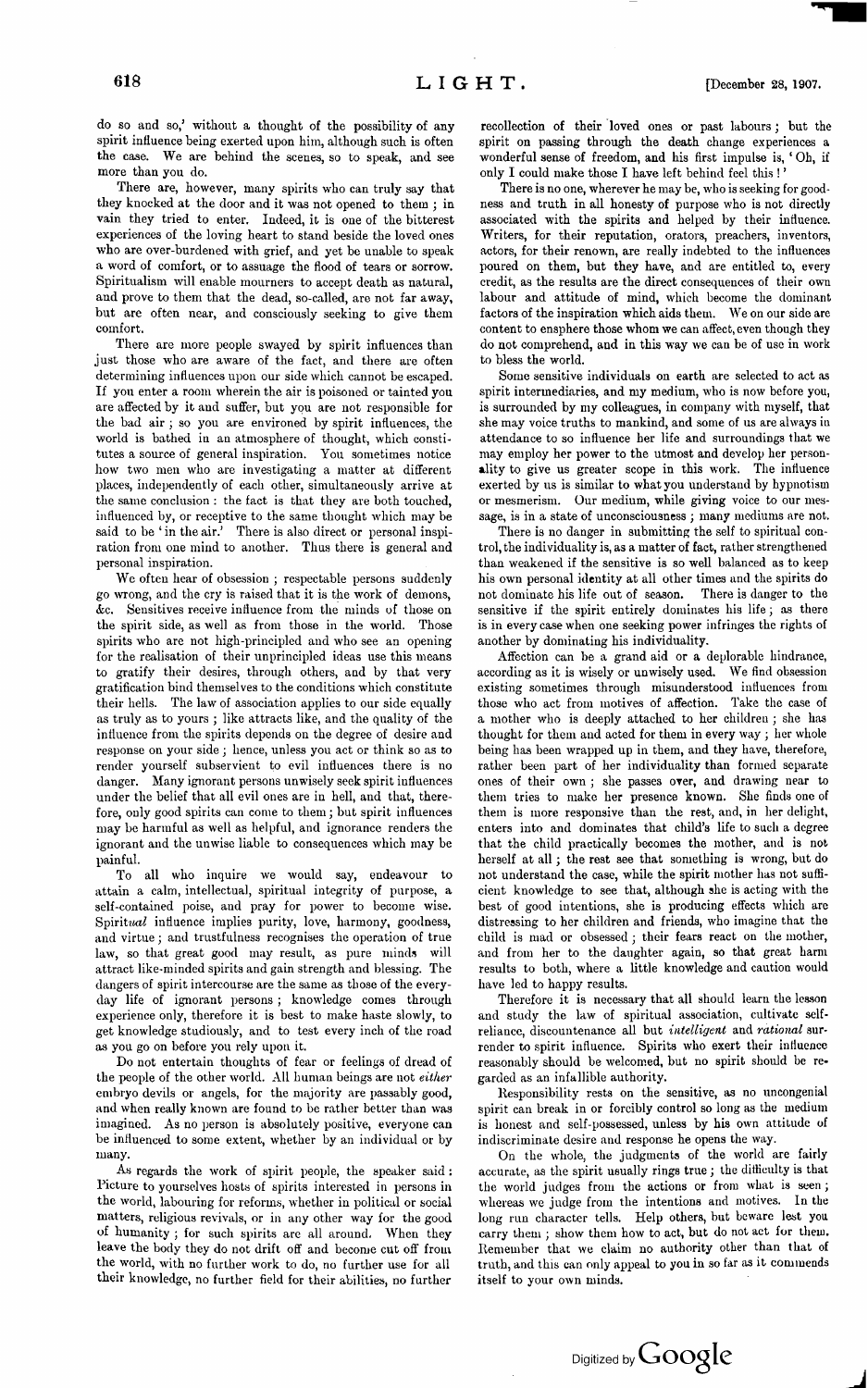## FAITH, ANCIENT AND MODERN: OR THE EGYPTIAN BASIS OF CHRISTIANITY.

### *(Continuedfrom page* 605.J

Mr. Massey claims that the Gnostic Jesus, who is figured in the Catacombs, ' is the Egyptian Horus who was continued by the various sects of Gnostics under both the names of Horus and of Jesus.' As to the life of Jesus, moreover, the Egyptian lu is portrayed as the youthful sage and precocious teacher, who sits in the seat of learning. He was ' pre-eminently the divine healer ; he was the good physician of souls as well as the healer of bodily disease. He was the caster-out of evil demons, the giver of sleep and rest to sufferers in pain.' At the birth of Horus the life of the young child was sought by the evil Sut (Satan). The mother was warned to hide him in the marshes of Lower Egypt, as in the case of Moses. This represents the Gospel story of the flight into Egypt and, astronomically, the autumn solstice. ' The miracles of the Gospels repeat the mysteries of the Ritual, and the scene of these was in the earth of the *manes* (Amenta), not in the earth of mortals.' The 'mountain' so often mentioned in the Gospels is ' the mountain of Amenta, the mount of glory and the glorified, on which the human Horus was transfigured and regenerated to become a pure spirit in the likeness of the Father.' The ship in which Jesus crosses the Sea of Galilee is the solar bark, the boat of souls. Storms arise, but Horus ensures safety for all on board. The raising of Lazarus is also Egyptian ; 'Ra is described as calling on the Osiris [the deceased soul] in the resurrection, and is said also to bid the mummy to " come forth," when the deity in matter was to be united with the god in spirit.' In fact, 'Lazarus' is explained as being ' El-Asar,' the Osiris, or arisen soul. As to the parables, our author says :-

'When the narratives in the canonical scriptures had taken the place of the primitive drama, certain mysteries of Amenta were made portable in parables, and the Gospels repeat the same things in parables and *logoi* that were rendered dramatically in the mysteries ' (p. 865).

In an appendix a list is given of 'some pre existing and pre-Christian data which were Christianised in the canonical Gospels and in the Book of Revelation,' which presents the various parallels in concise and very striking form, suggesting that these numerous correspondences can scarcely be due to coincidence. Are we then to conclude that Christianity rests on a mythical basis ? Perhaps—if by ' myth ' we understand an allegorical presentation of the mysteries of Reality. Reality, then, lies at the base of all religions, and as the Reality is spiritual, it can only be represented to man by figures, by symbols, by myths.

The danger lies, not in admitting that modern presentations of religion are derived from ancient mythical or mystical ones, but in taking the myth or presentation for the literal fact, in confusing the veil with the Reality which it hides. Literal interpretation of spiritual symbols has given rise to much of the insufficiency of the present-day creeds, and to their rejection by those who have only perceived that the symbol is not and cannot be the Reality, and have not yet learned to distinguish the Reality beneath the symbol. As Gerald Massey says :—

' To a Spiritualist the doctrines of the fleshly faith are ghastly in their grossness. The foundation of the creed was laid in a physical resurrection of the body ; and the flesh and blood of that body were to be eaten in the Eucharistic rite as a physical mode of incorporating the divine. It is true the doctrine of transubstantiation was added to gild the dead body for eating. But the historical rendering of the matter necessitated the substitution of the physical for the spiritual interpretation. Horus did rise again, but not in matter ; he spiritualised to become the superhuman or divine Horus. But as the Christ rose again in the material body and ascended with it into heaven, Christians cannot but nurse the delusive hope that a physical saviour may redeem the physical corpse, so that those who believe may be raised by him at the last day and follow him into Paradise ' (p. 886).

*i?* **S'**

医医阿耳氏病 医阿尔氏试验检尿道 医骨骨的 医骨髓膜膜

j1

In these words Mr. Massey sets forth the essential difference between Spiritualist doctrine and the old, crude, evanescent (as we -hope) conceptions of orthodoxy; and he shows that our belief is essentially the same as that held thousands of years ago, founded on positive knowledge, and hidden under a veil which is now rent from the top to the bottom for all who can receive the true, original, sole religion, the same since the beginning of the world.

#### HAHNEMANN AND HOMCEOPATHY.

In'The Open Road'for November and December Mrs. Florence Daniel continues her account of Dr. Hahnemann and his researches, already referred to on p. 525 of 'LIGHT.' It is a record for the most part of a man doing intense and fruitful work, for which he received high honour from learned societies, while under dire stress of poverty, partly caused by the strenuous opposition from his fellow practitioners. Experiments with Peruvian bark showed him that this specific for ague caused symptoms similar to ague, and trials of other drugs convinced him that ' every drug known and recognised as a specific excited a spurious disease resembling that for which it was a cure.' In 1799 he successfully combated an outbreak of scarlet fever with minute doses of belladonna, and published the results in 1801. work appeared, ' The Organon of Rational Healing,' in which he expounded the principles and practice of homoeopathy. It was not until <sup>1813</sup> that he laid the foundations of anything like prosperity by checking an epidemic of typhus fever, with such success that of his numerous patients only two died ; one was an old man and the other neglected to observe the prescribed diet. The last five years of his life (1838-1843), after he was eighty years of age, were the most brilliant of all ; he went to Paris and became famous.

Hahnemann's theories may be summed up as follows : (1) Similar diseases are cured by similar remedies; (2) the theory of infinitesimal doses and the single remedy ; (3) the theory of chronic diseases. He recognised life as a vital force which, given proper conditions, will maintain and restore health, enabling the body to resist, within certain limits, tendencies to change and decay, and restoring it to its normal state after temporary derangement. Life is therefore a principle of reaction against disease, and the secret of success lies in knowing how to induce appropriate reactions. Homceopathic treatment induces a similar artificial disease (not necessarily an aggravation of the original disease), and arouses the life-force to drive out both. Hahnemann held that the power of medicines increases by subdivision, and that chronic diseases are due to suppressed eruptions or to some latent taint in the system. His book on ' Chronic Diseases ' appeared in 1828. Some further account of these theories is to appear in the next issue of 'The Open Road.'

THE UNION OF LONDON SPIRITUALISTS will hold a conference meeting at Sigdon-road Council Schools, Hackney' Downs, on Sunday, January 5th, at <sup>7</sup> p.m. Speakers: Messrs. G. T. Gwinn, H. Wright, J. Adams, and T. C. Dawson.

HACKNEY.-SIGDON-ROAD SCHOOL, DALSTON-LANE, N.E. On Sunday, December 29th, Mrs. Boddington will give an address and clairvoyant descriptions. Soloist, Mr. Sydney Rist. Saturday, January 11th, at 7 p.m., social evening at Sigdon-road School,—N. R.

A writter in the 'Yorkshire Weekly Post,' of Leeds, for December 14th, refers to the remarkable instincts shown by many animals, and quotes an American naturalist, Dr. Riley, as believing that ants are ' possessed of an additional sense which he could only compare to what is now called telepathy.' Birds have a language of their own ; ' they have warning cries, notes of love, of anger, of hate, and of paternal solicitude,' which other animals, and man himself, can partially understand. The writer adds : ' Science of late has revealed that the material world is full of esoteric forces of which our forefathers knew nothing. May that not also be the case in the psychic and spiritual world, in the world of thought, and sublime mysticism? Mysticism is usually identified with the higher poetic afflatus, and probably every great poet was morq or less a mystic.'